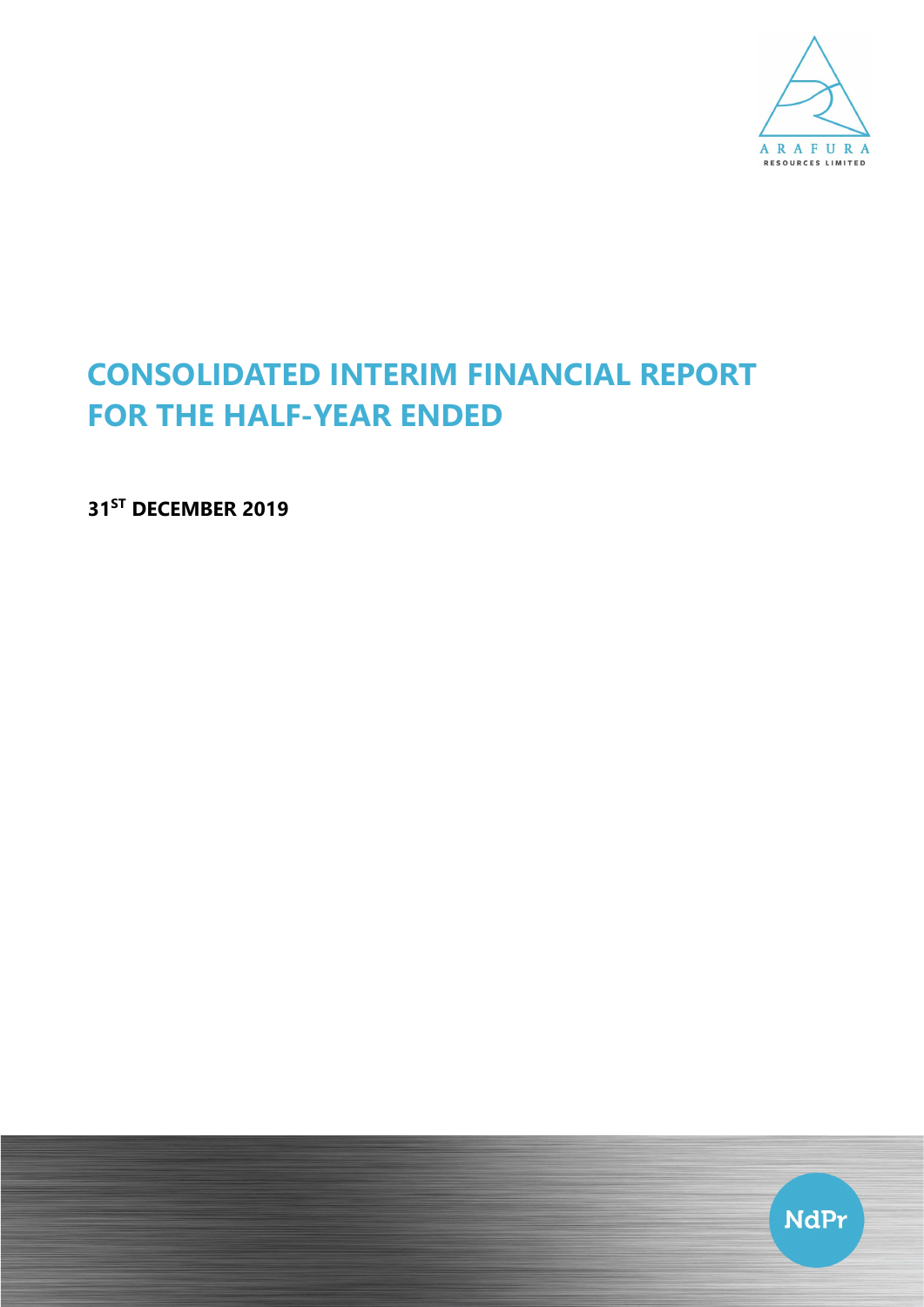

# TABLE OF CONTENTS

| CONSOLIDATED STATEMENT OF PROFIT OR LOSS AND OTHER COMPREHENSIVE INCOME  10 |  |
|-----------------------------------------------------------------------------|--|
|                                                                             |  |
|                                                                             |  |
|                                                                             |  |
|                                                                             |  |
|                                                                             |  |
|                                                                             |  |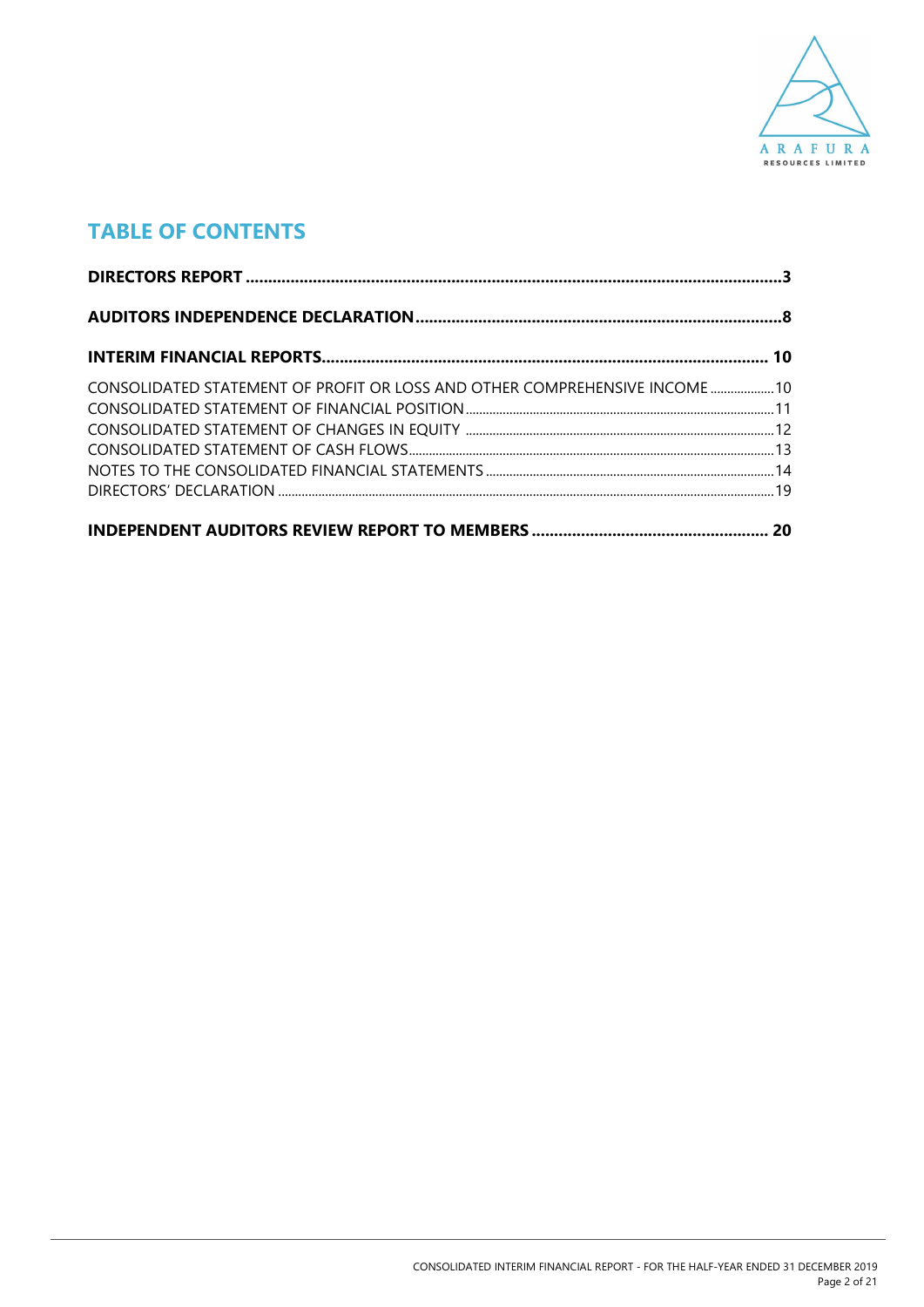

### DIRECTORS REPORT – FOR THE HALF-YEAR ENDED 31 DEC 2019

Your Directors present their report on the consolidated entity (referred to hereafter as the Group) consisting of Arafura Resources Limited and the entities it controlled at the end of, or during, the half-year ended 31 December 2019.

### **Directors**

The following persons were Directors of Arafura Resources Limited during the half-year period and up to the date of this report.

- $\blacksquare$  C Tonkin
- O Zhang
- **G** Lockyer
- **M** Southev
- $\blacksquare$  C Moises<sup>1</sup>

 $1$ Ms Moises was appointed on  $1<sup>st</sup>$  December 2019.

## REVIEW OF OPERATIONS

During the six months ended 31 December 2019, Arafura incurred a net loss of \$2,164,042 (2018: \$2,684,041). In the prior year, the net loss is largely attributed to the running of pilot programs and engineering for the Definitive Feasibility Study (DFS) for the Nolans Neodymium- Praseodymium (NdPr) Project. In the current year, drilling programs have been completed at Nolans Bore and the Bonya Joint Venture. Additionally, engineering work and technology programs have commenced and are expected to ramp up in Q1 2020.

### **CORPORATE**

In July 2019, the Company successfully completed a fully underwritten entitlement offer, raising \$23.2 million (before costs). The 7 for 20 entitlement offer resulted in the issue of 273,491,090 fully paid ordinary shares at \$0.085 per share and was fully underwritten by Patersons Securities Limited (Patersons). Talaxis Limited (Talaxis), a wholly owned subsidiary of commodities trading group Noble Group Holdings Limited, agreed to sub-underwrite \$7.2 million and emerged as a substantial holder with 5.23% of total issued capital. As an undertaking, Talaxis agreed to provide strategic support to the project and a Capital Markets, Marketing and Logistics advisory agreement was subsequently executed in February 2020.

The Company also received a \$1.5 million tax refund for eligible research and development (R&D) expenditure spent on the design and operation of its flowsheet piloting program for the 30 June 2019 financial year. To date, the Company has received approximately \$40.6 million in cash receipts from the R&D tax incentive.

These cash injections have been used to accelerate development of the Nolans Project by allowing project execution readiness to commence to allow award of key design and project management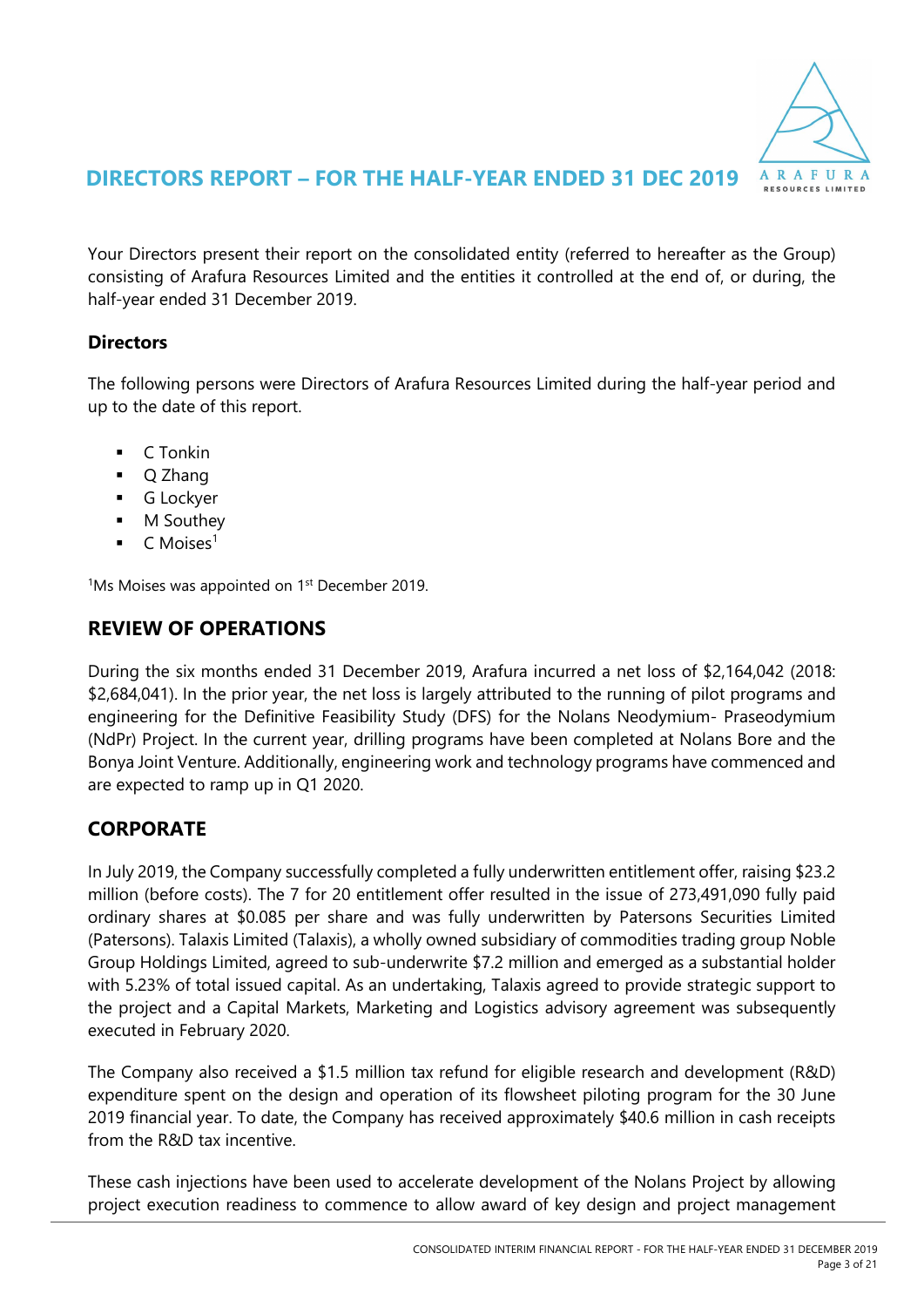

### DIRECTORS REPORT – FOR THE HALF-YEAR ENDED 31 DEC 2019

contracts which will follow with the commencement of front-end engineering and design (FEED) work. Additionally, this cash injection has allowed for an exploration and metallurgical drilling program to be completed at Nolans Bore leading to an updated estimate of Ore Reserves for the project in Q1 2020. The Company has also continued to advance its offtake discussions and has engaged with various key advisor groups and export credit agencies (ECAs) to progress project funding initiatives. These discussions will work towards the appointment of key debt and equity advisors in 2020.

In September, the Company announced a second Memorandum of Understanding (MoU) for NdPr oxide signed with Baotou Tianhe Magnetics Technology Co (Tianhe Magnets) for approximately 900 tonnes pa of NdPr Oxide. Tianhe Magnets is one of China's leading NdFeB permanent magnet producers. The Company already has an MoU signed with JingCi Materials Science Co. Ltd for up to 900 tonnes pa of NdPr oxide.

Customer engagement has also expanded to the U.S. with a strategic relationship with USA Rare Earth LLC to allow for the treatment of Arafura's SEG-HRE carbonate product by USA Rare Earth's proprietary processing technology. USA Rare Earth and its JV partner Texas Mineral Resources Corp has submitted a tender for the U.S. Department of Defense (DoD) Cornerstone Initiative Heavy Rare Earth Element Separations. The initiative aims to establish a commercially sustainable U.S. domestic capability for the separation of heavy rare earths in support of DoD and other essential civilian products and seeks to meet supply opportunities outside of the Made in China 2025 strategy.

In December the Company announced the appointment of Cathy Moises as non-executive director. Cathy brings a wealth of knowledge and experience in financial markets and the resources industry, which is highly relevant to the key workstreams of advancing product offtake and project funding. She has extensive experience in the resources sector having worked as a senior resources analyst for several major stockbroking firms including McIntosh (now Merrill Lynch), County Securities (now Citigroup), and Evans and Partners where she was a partner of that firm. More recently, she was Head of Research at Patersons.

### NATIVE TITLE AGREEMENT

Significant progress has been made with the Central Land Council (CLC) to progress negotiations on the Native Title Agreement and a formal agreement is being drafted. The Company plans to formally present its offer to the Native Title Holders in Q1 2020.

Execution of the Native Title Agreement paves the way for the granting of the Project's Mineral Leases 26659, 30702, 30703 and 30704 by the Northern Territory Department of Primary Industry and Resources (DPIR).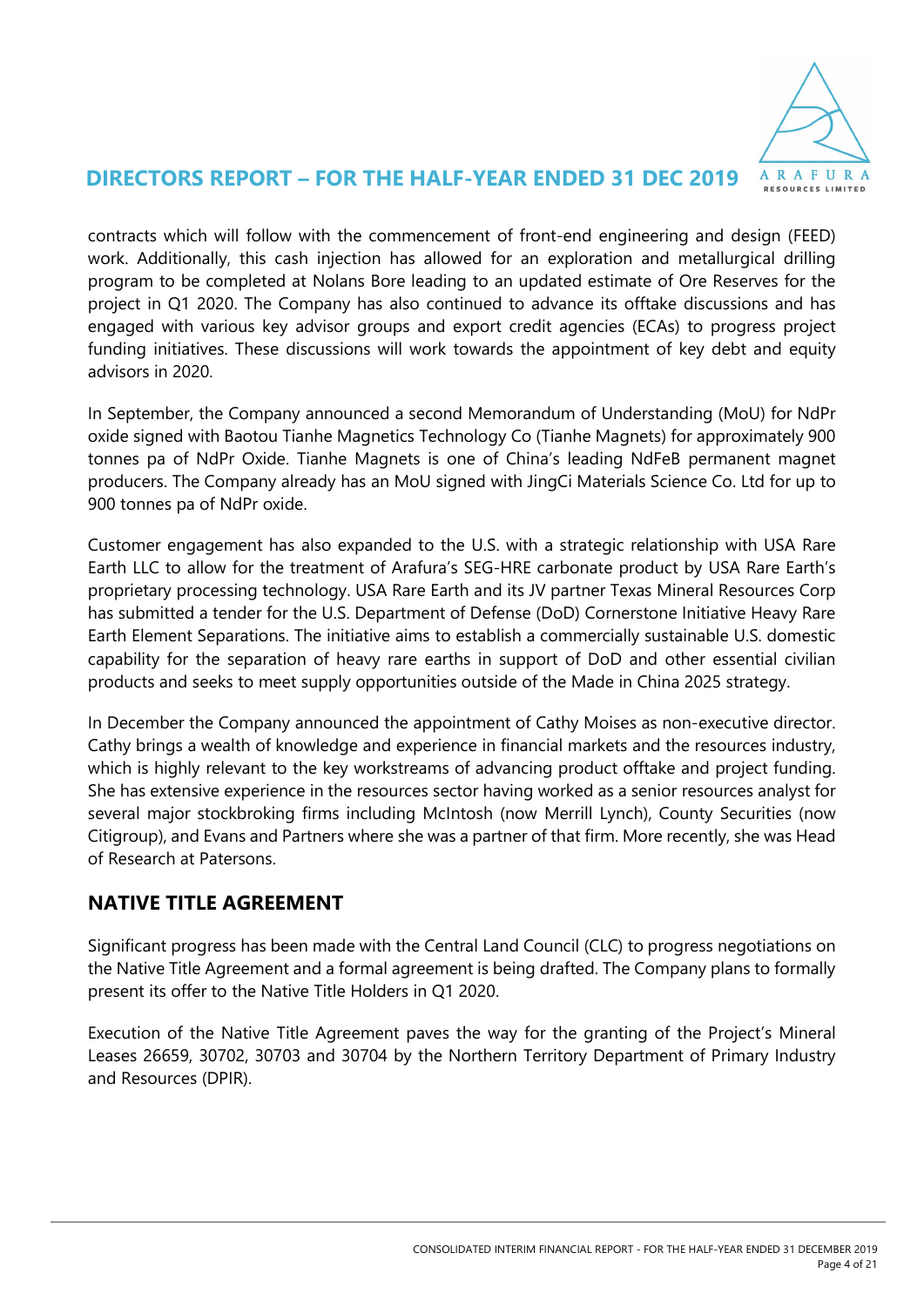

# ENVIRONMENTAL APPROVAL

A groundwater extraction license application was submitted to the Northern Territory Department of Environment and Natural Resources in the period. The application seeks an allocation of four gigalitres annually to support the Nolans Project and contains a management framework, resource assessment, monitoring proposals for the operation of the borefields and an operational contingency plan. Additionally, work has progressed on the Mining Management Plan (MMP) to address the impacts and risks identified in Assessment Report 84 issued by the Northern Territory Environment Protection Authority as well as commitments made in the Environmental Impact Statement (EIS). Final project construction and operating approvals will be obtained when DPIR approves the MMP and issues a mining authorisation.

# PROJECT EXECUTION

Execution readiness activities have progressed in the period with significant progress being made on the execution strategy, ongoing development of the project control schedule, development of draft local and indigenous procurement and employment plans, and development of environmental commitments and statutory compliance registers. Additionally, pre-FEED is being completed by Hatch and include a number of key basis of design documents for metallurgy, process design criteria, process mass balance, non-process infrastructure basis of design, key design specifications and philosophies, preferred equipment lists and overarching project standards.

Tendering for the integrated project management team (IPMT) was completed in the period and resulted in the award of the IPMT contract to KBR, with Wave International as a sub-consultant. The IPMT contract includes management of all aspects of the Project including engineering design services for non-process infrastructure. The hydrometallurgical and beneficiation plant tenders have continued in CY2020.

# TECHNOLOGY PROGRAMS

The Nolans flowsheet piloting program is nearing completion, with the rare earth separation pilot plant, the seventh and final stage of the flowsheet piloting program (Figure 1), commencing in December at the Australian Nuclear Science and Technology Organisation (ANSTO). The completion of this work is expected in Q1 2020, whereupon data from the pilot will be included in the final basis of design for FEED. NdPr oxide and SEG-HRE carbonate samples will be provided to customers for product qualification purposes.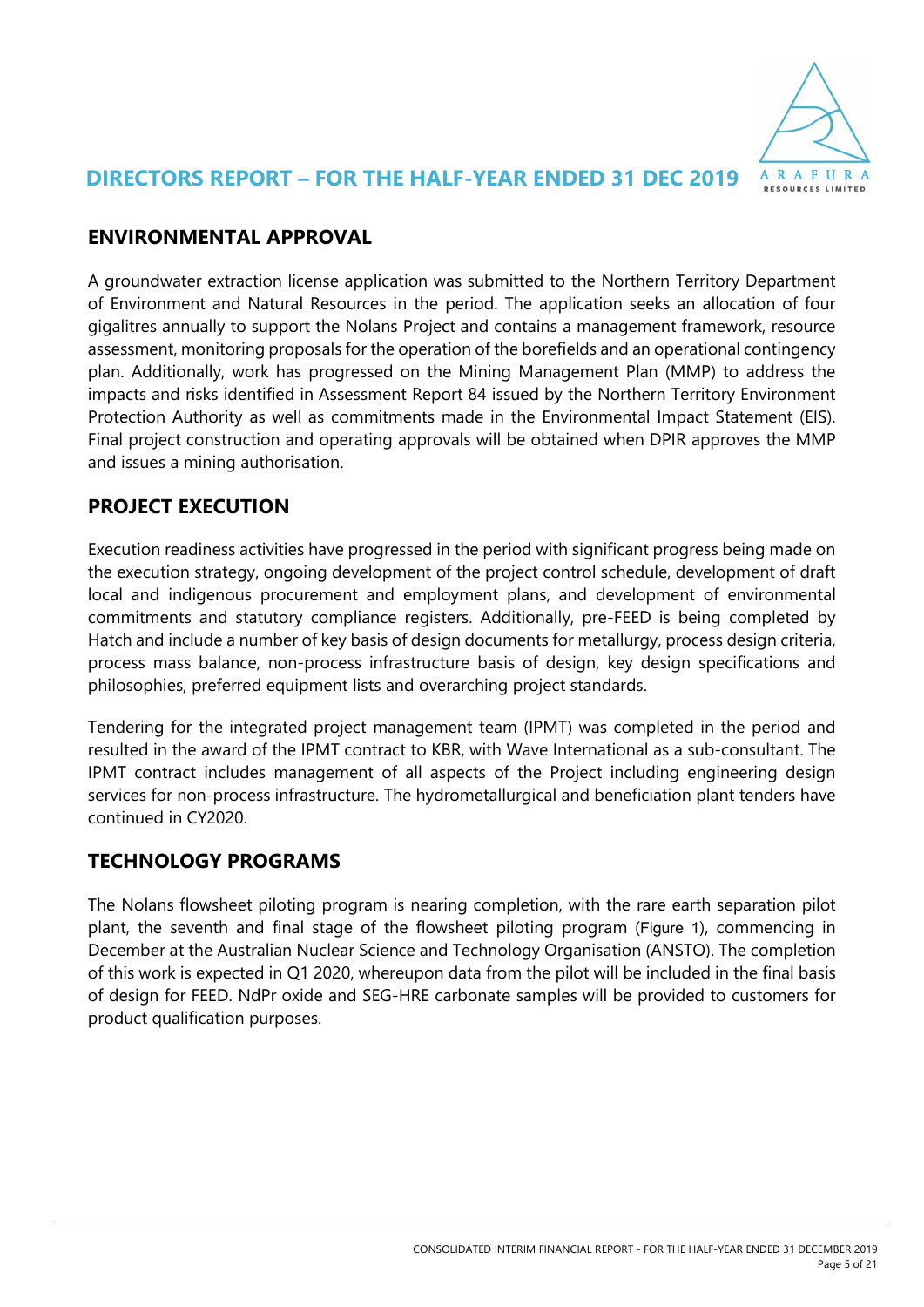

# DIRECTORS REPORT – FOR THE HALF-YEAR ENDED 31 DEC 2019





A beneficiation variability program was completed at Nagrom's mineral processing facility in Perth in September, testing material types that were included in the DFS upside case production schedule. The objective of the program was to potentially increase the Project's 23-year mine life. The program confirmed that the 5A2 material forecast in the DFS to be stockpiled during mining has the potential to be processed. The geometallurgical model has being updated to include the 5A2 material and a revised estimate of Ore Reserves is expected in Q1 2020.

A phosphoric acid purification test work program was completed at ANSTO during September to December with the purposes of reducing capital and operating costs associated with the removal of uranium and thorium from the phosphoric acid product.

ALS Global was engaged to conduct corrosion coupon testing to investigate general corrosion for materials of construction throughout all key areas of the Project's extraction plant where metals are in contact with process liquor. The results of this test work are expected in Q2 2020 and will be used in FEED.

# EXPLORATION

### Nolans Bore

A drilling program of nine diamond core holes was completed at the Nolans Bore deposit during September to November. The purpose of the program was to provide representative core samples of mineralised material types for the beneficiation variability program from shallow parts of the deposit's Southeast Zone, and to target deep extensions of mineralization beneath the 23-year lifeof-mine pit in the North and Southeast zones.

Assays have been received for two of the nine holes to date and results are consistent with expectations.

### Bonya Joint Venture

Exploration licences 29701 and 32167 (Bonya Project) are located 280 kilometres north-east of Alice Springs. Arafura holds a 60% joint venture (JV) interest in the Bonya Project and Thor Mining Plc (Thor) (AIM, ASX: THR) holds 40% with Thor acting as project manager. The project is located adjacent to Thor's Molyhil Tungsten-Molybdenum (W-Mo) development project. Thor updated its feasibility study on Molyhil in 2018.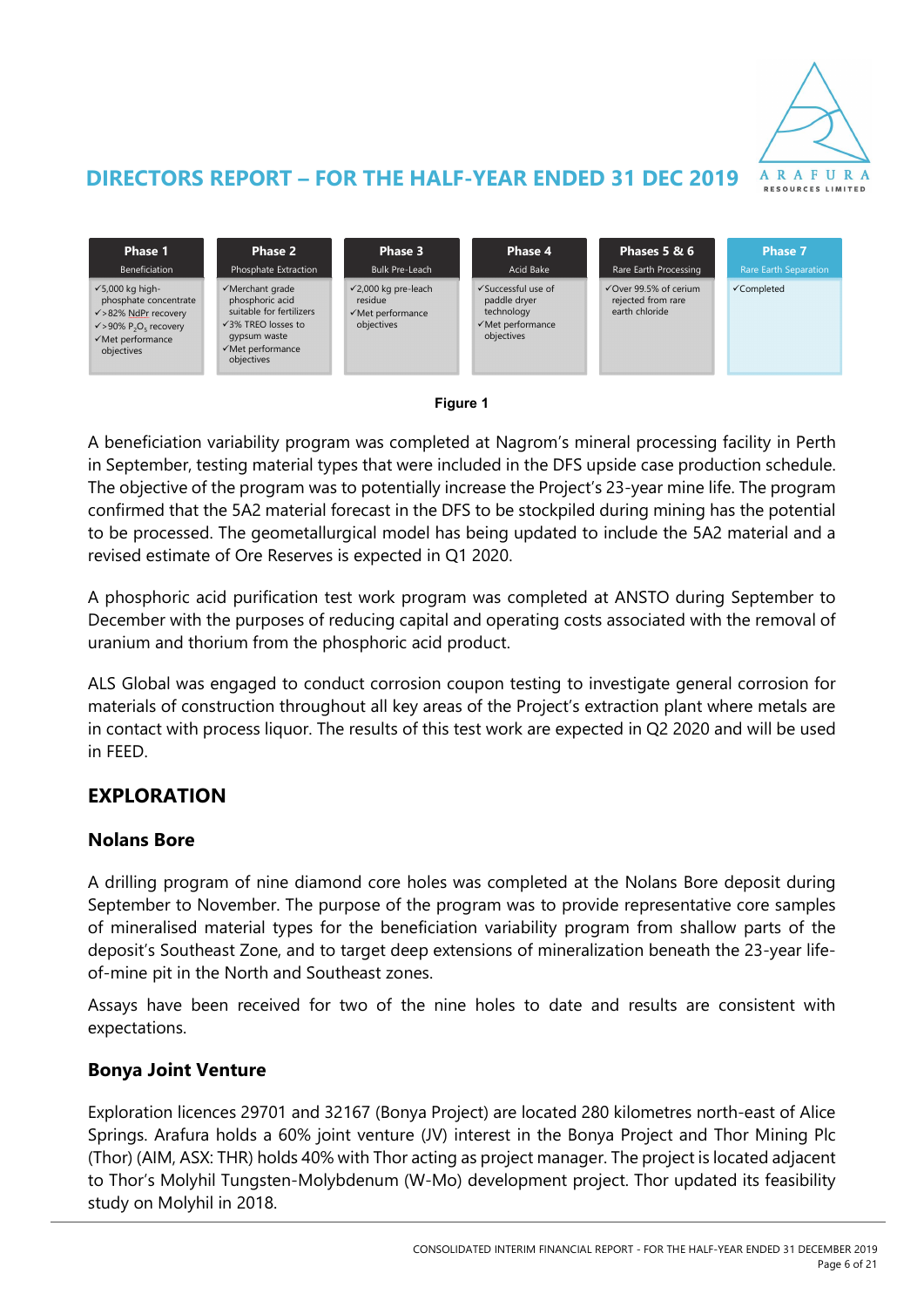

## DIRECTORS REPORT – FOR THE HALF-YEAR ENDED 31 DEC 2019

During the period Thor drilled 38 reverse circulation (RC) holes (2,964 metres) into the White Violet (21 holes) and Samarkand (17 holes) tungsten deposits. Both deposits outcrop and remain open at depth, while Samarkand shows potential for strike extension to the copper mineralisation. Sufficient drilling was completed at each deposit to allow Mineral Resources to be estimated (Refer ASX Announcement 29th January 2020).

# EVENTS OCCURRING AFTER THE REPORTING DATE

No matter or circumstance has arisen since 31 December 2019 that has significantly affected, or may significantly affect:

- a) the Group's operations in future financial years, or
- b) the results of those operations in future financial years, or
- c) the Group's state of affairs in future financial years.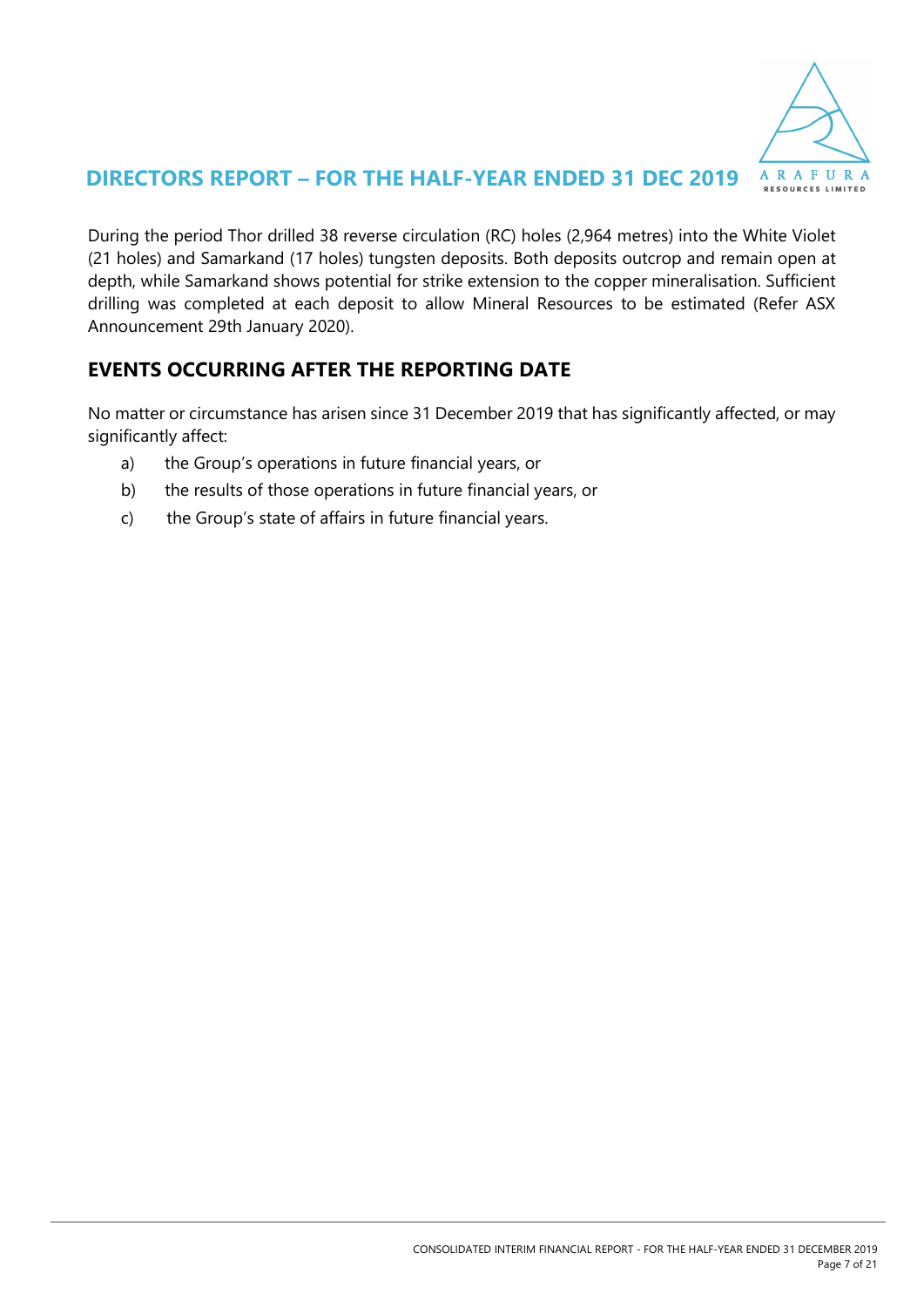#### Auditors' independence declaration

A copy of the auditors' independence declaration as required under section 307C of the Corporations Act 2001 is set out on page 9.

Signed in accordance with a resolution of the Directors.

Jocky.

Gavin Lockyer CEO & Managing Director

Perth 19 February 2020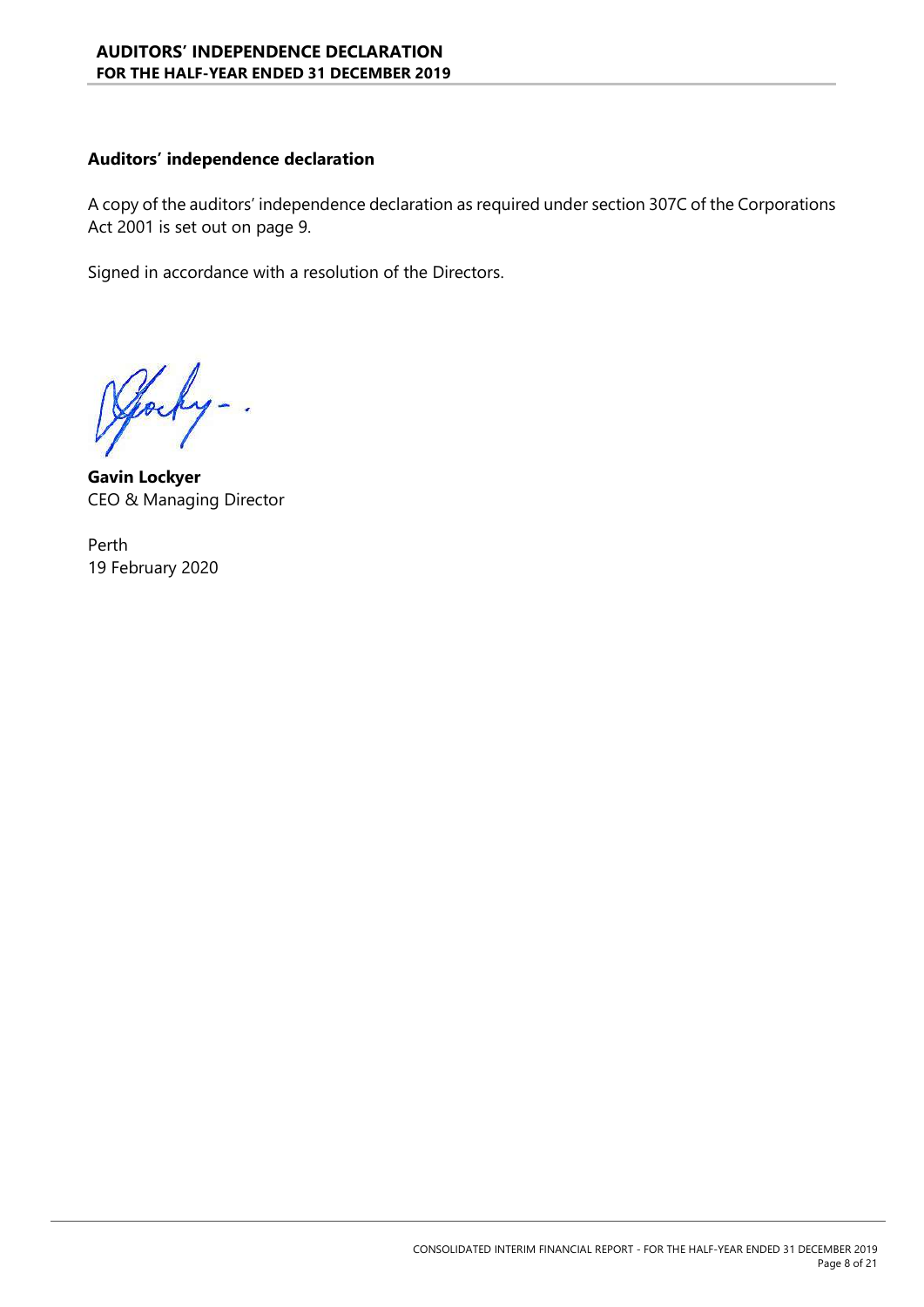

Tel: +61 8 6382 4600 Fax: +61 8 6382 4601 **www.bdo.com.au**

38 Station Street Subiaco, WA 6008 PO Box 700 West Perth WA 6872 Australia

**DECLARATION OF INDEPENDENCE BY GLYN O'BRIEN TO THE DIRECTORS OF ARAFURA RESOURCES LIMITED**

As lead auditor for the review of Arafura Resources Limited for the half-year ended 31 December 2019, I declare that, to the best of my knowledge and belief, there have been:

- 1. No contraventions of the auditor independence requirements of the *Corporations Act 2001* in relation to the review; and
- 2. No contraventions of any applicable code of professional conduct in relation to the review.

This declaration is in respect of Arafura Resources Limited and the entities it controlled during the period.

 $G_{42}$ 

**Glyn O'Brien** Director

**BDO Audit (WA) Pty Ltd** Perth, 19 February 2020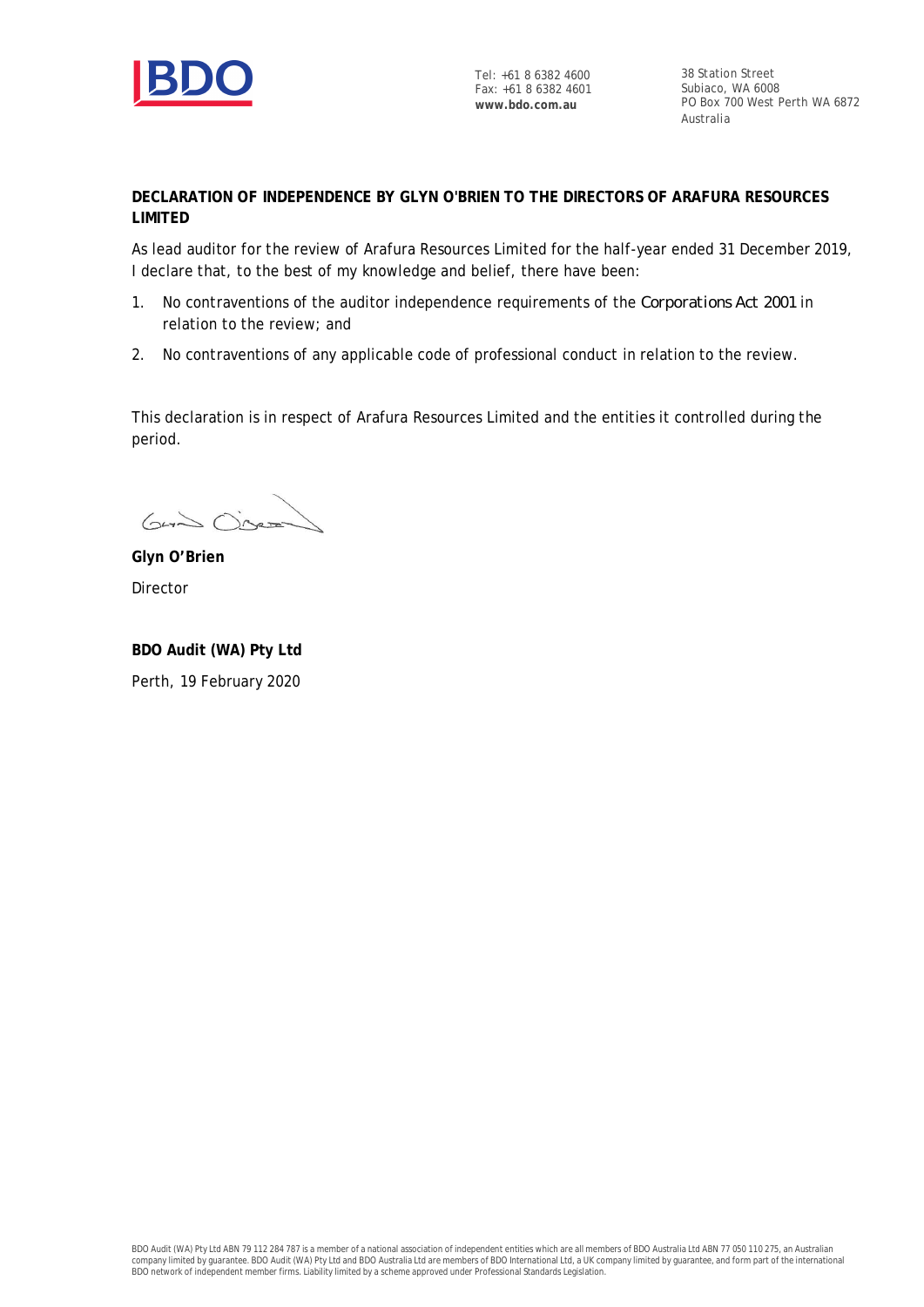|                                                                                                     | <b>Notes</b> | 31-Dec-19<br>\$ | 31-Dec-18<br>\$ |
|-----------------------------------------------------------------------------------------------------|--------------|-----------------|-----------------|
| Revenue from continuing operations                                                                  | 3            | 186,921         | 71,240          |
| Non-capitalised portion of R&D tax incentive rebate                                                 | 3            | 237,272         | 445,835         |
| Other income                                                                                        | 3            | 5               | 215             |
| Employee benefits expense                                                                           | 4            | (1, 219, 401)   | (1,344,312)     |
| Other expenses                                                                                      | 4            | (1, 156, 094)   | (1,484,503)     |
| Depreciation and amortisation                                                                       | 4            | (22, 367)       | (109, 286)      |
| Finance costs                                                                                       | 4            | (2, 394)        | (3,063)         |
| Share based payments                                                                                | 4            | (187, 984)      | (212, 154)      |
| Impairment of assets                                                                                | 4            |                 | (48, 013)       |
| Loss before income tax                                                                              |              | (2, 164, 042)   | (2,684,041)     |
| Income tax benefit                                                                                  |              |                 |                 |
| Net (loss) after income tax for the period                                                          |              | (2, 164, 042)   | (2,684,041)     |
| Total comprehensive (loss) for the half year attributable<br>to owners of Arafura Resources Limited |              | (2, 164, 042)   | (2,684,041)     |
| Loss per share attributable to owners of Arafura Resources<br><b>Limited</b>                        |              | <b>Cents</b>    | <b>Cents</b>    |
| Basic loss per share                                                                                |              | (0.2)           | (0.4)           |
| Diluted loss per share                                                                              |              | (0.2)           | (0.4)           |

The above consolidated statement of profit or loss and other comprehensive income should be read in conjunction with the accompanying notes.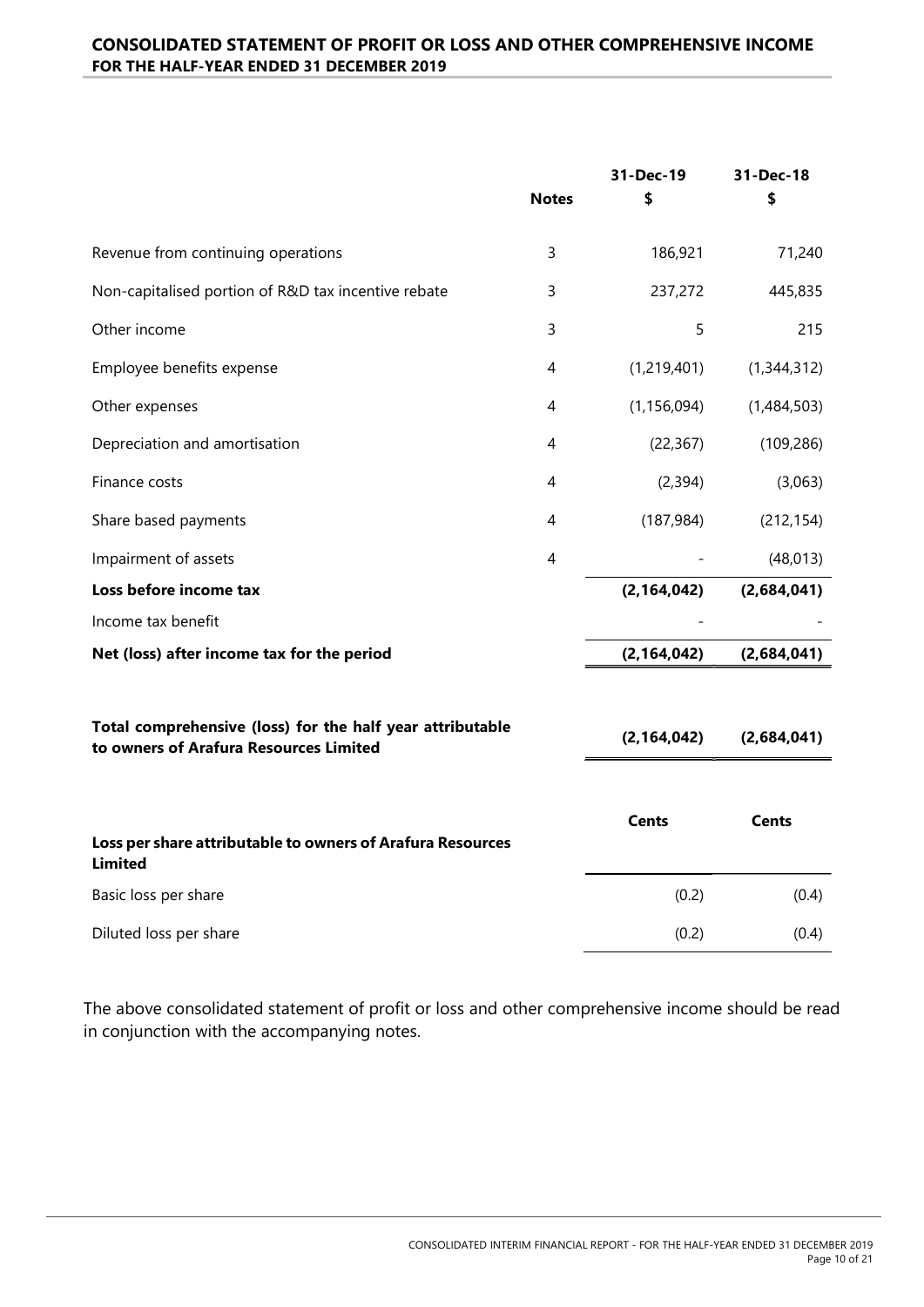|                                           |              | 31-Dec-19       | 30-Jun-19       |
|-------------------------------------------|--------------|-----------------|-----------------|
|                                           | <b>Notes</b> | \$              | \$              |
| <b>CURRENT ASSETS</b>                     |              |                 |                 |
| Cash and cash equivalents                 |              | 22,925,588      | 5,397,774       |
| Trade and other receivables               |              | 193,222         | 61,715          |
| <b>Total Current Assets</b>               |              | 23,118,810      | 5,459,489       |
| <b>NON-CURRENT ASSETS</b>                 |              |                 |                 |
| Property, plant and equipment             |              | 103,403         | 110,688         |
| Deferred exploration and evaluation costs | 5            | 102,693,437     | 100,239,297     |
| Other assets                              |              | 266,374         | 255,007         |
| <b>Total Non-Current Assets</b>           |              | 103,063,214     | 100,604,992     |
| <b>TOTAL ASSETS</b>                       |              | 126, 182, 024   | 106,064,481     |
| <b>CURRENT LIABILITIES</b>                |              |                 |                 |
| Trade and other payables                  |              | 1,178,453       | 722,261         |
| Provisions                                |              | 662,046         | 721,985         |
| <b>Total Current Liabilities</b>          |              | 1,840,499       | 1,444,246       |
| <b>NON-CURRENT LIABILITIES</b>            |              |                 |                 |
| Provisions                                |              | 8,675           | 7,339           |
| <b>Total Non-Current Liabilities</b>      |              | 8,675           | 7,339           |
| <b>TOTAL LIABILITIES</b>                  |              | 1,849,174       | 1,451,585       |
| <b>NET ASSETS</b>                         |              | 124,332,850     | 104,612,896     |
| <b>EQUITY</b>                             |              |                 |                 |
| Contributed equity                        | 6            | 235,741,538     | 214,045,527     |
| Reserves                                  |              | 12,401,574      | 12,213,590      |
| <b>Accumulated losses</b>                 |              | (123, 810, 262) | (121, 646, 220) |
| <b>TOTAL EQUITY</b>                       |              | 124,332,850     | 104,612,896     |

The above consolidated statement of financial position should be read in conjunction with the accompanying notes.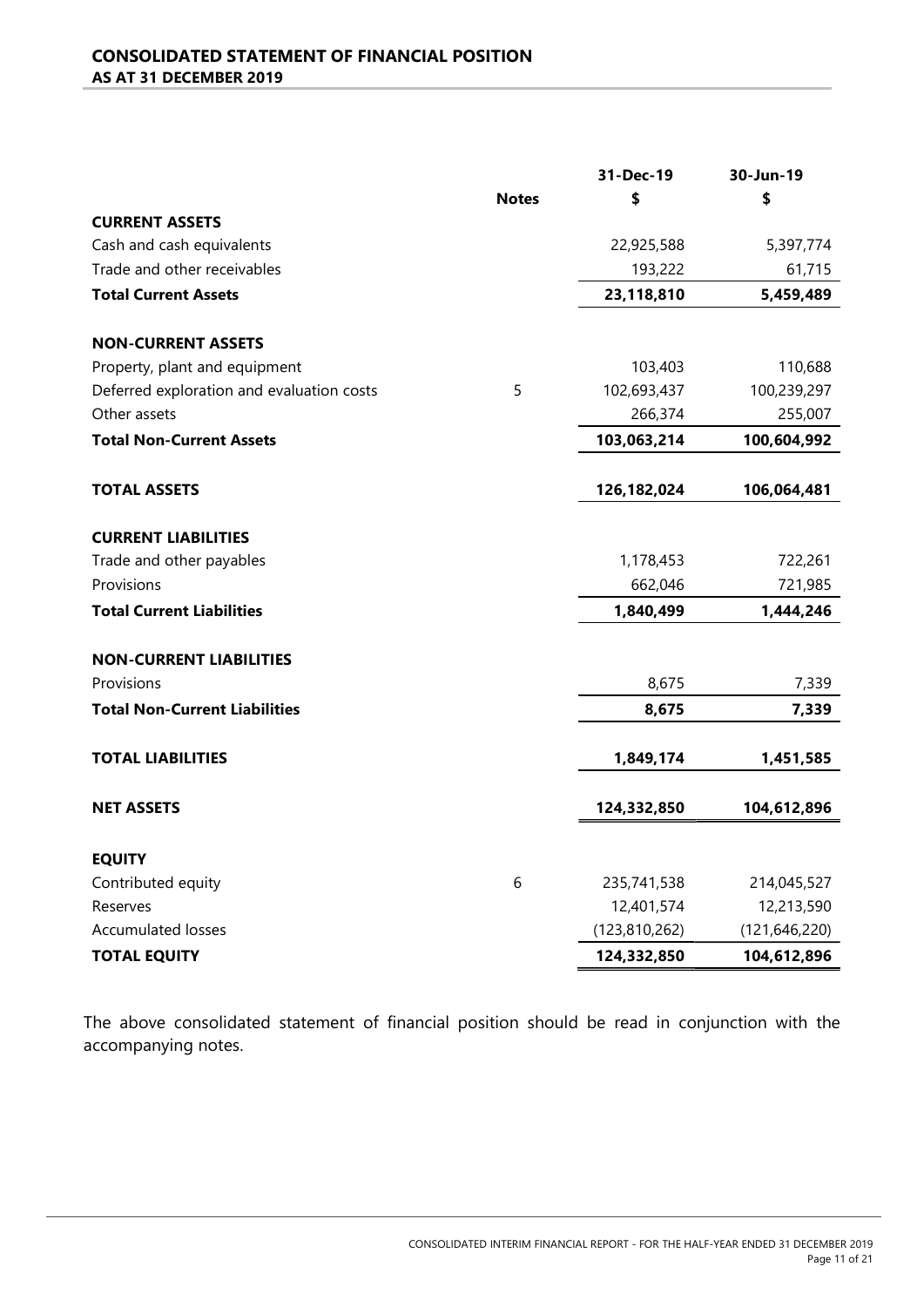#### CONSOLIDATED STATEMENT OF CHANGES IN EQUITY FOR THE PERIOD ENDED 31 DECEMBER 2019

| <b>Consolidated</b>                                                | <b>Contributed</b><br>equity<br>\$ | <b>Equity reserve</b><br>\$ | <b>Accumulated</b><br>losses<br>\$ | <b>Total equity</b><br>\$ |
|--------------------------------------------------------------------|------------------------------------|-----------------------------|------------------------------------|---------------------------|
| <b>Balance at 1 July 2018</b>                                      | 203,567,241                        | 11,675,463                  | (115, 792, 063)                    | 99,450,641                |
| Loss for the period                                                |                                    |                             | (2,684,041)                        | (2,684,041)               |
| Total Comprehensive Loss for the<br>period                         |                                    |                             | (2,684,041)                        | (2,684,041)               |
| Cost of Share Based Options                                        |                                    | 212,154                     |                                    | 212,154                   |
| Contributions of equity,<br>net of<br>transaction costs and tax    | 7,693,261                          |                             |                                    | 7,693,261                 |
| <b>Balance at 31 Dec 2018</b>                                      | 211,260,502                        | 11,887,617                  | (118, 476, 104)                    | 104,672,015               |
|                                                                    |                                    |                             |                                    |                           |
| <b>Balance at 1 July 2019</b>                                      | 214,045,526                        | 12,213,590                  | (121, 646, 220)                    | 104,612,896               |
| Loss for the period                                                |                                    |                             | (2, 164, 042)                      | (2, 164, 042)             |
| Total Comprehensive Loss for the<br>period                         |                                    |                             | (2, 164, 042)                      | (2, 164, 042)             |
| Cost of Share Based Options                                        |                                    | 187,984                     |                                    | 187,984                   |
| Contributions of equity,<br>net<br>of<br>transaction costs and tax | 21,696,012                         |                             |                                    | 21,696,012                |
| <b>Balance at 31 Dec 2019</b>                                      | 235,741,538                        | 12,401,574                  | (123, 810, 262)                    | 124,332,850               |

The above consolidated statement of changes in equity should be read in conjunction with the accompanying notes.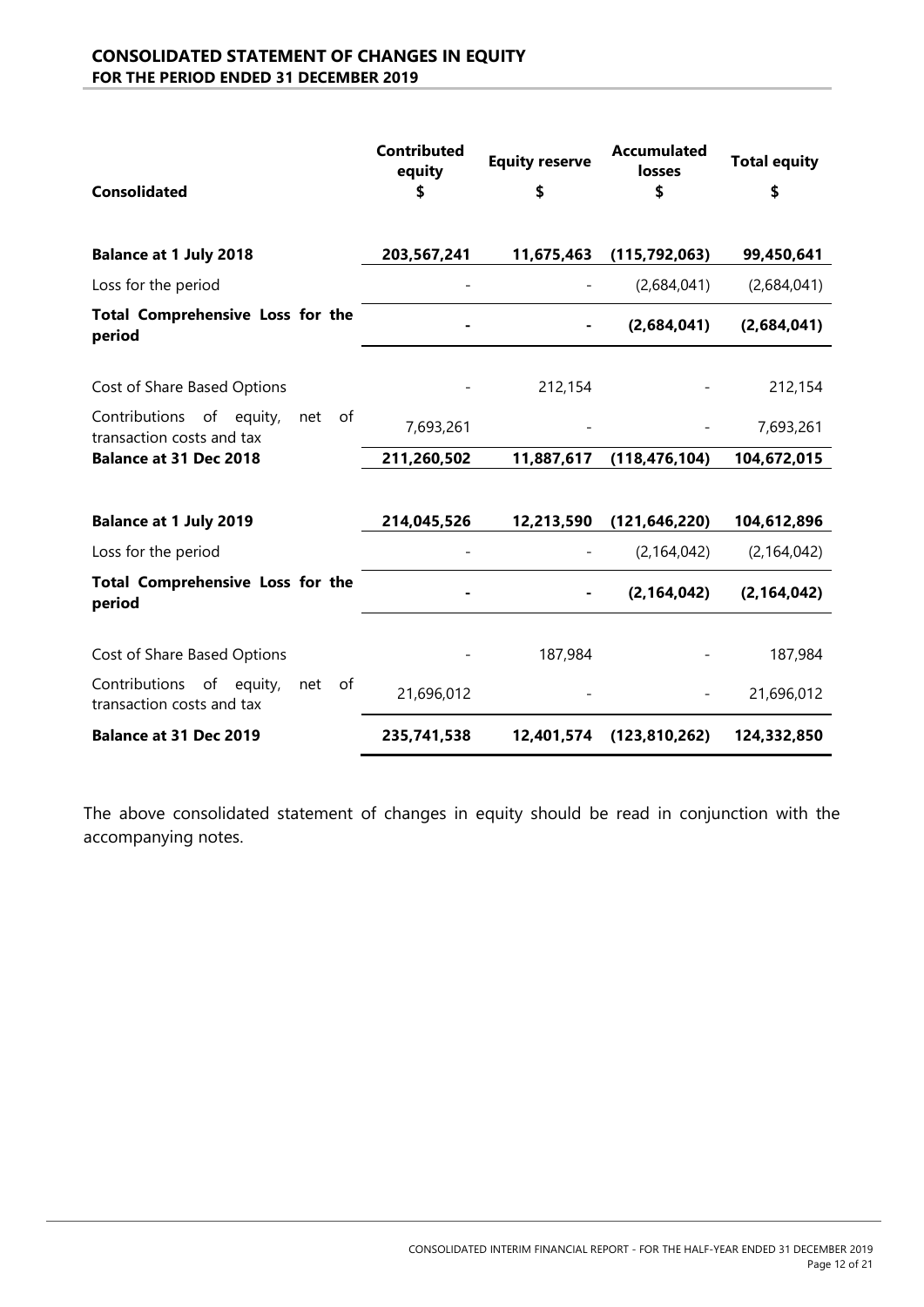#### CONSOLIDATED STATEMENT OF CASH FLOWS FOR THE PERIOD ENDED 31 DECEMBER 2019

|                                                               | 31-Dec-19   | 31-Dec-18   |
|---------------------------------------------------------------|-------------|-------------|
|                                                               | \$          | \$          |
| <b>Cash flows from operating activities</b>                   |             |             |
| Payments to suppliers and employees                           | (2,785,838) | (3,232,863) |
| Interest received                                             | 196,799     | 83,390      |
| R&D Incentive rebate - non-capitalised portion                | 237,272     | 445,835     |
| Interest paid                                                 | (2, 394)    | (3,063)     |
| Net cash (outflow) from operating activities                  | (2,354,161) | (2,706,701) |
|                                                               |             |             |
| <b>Cash flows from investing activities</b>                   |             |             |
| Payment for property, plant and equipment                     | (15, 174)   | (4, 317)    |
| Payments for exploration and evaluation                       | (3,065,525) | (5,473,462) |
| Payments for security deposits on tenements                   | (11, 366)   |             |
| R&D Incentive rebate - capitalised portion                    | 1,278,022   | 1,661,960   |
| Net cash (outflow) from investing activities                  | (1,814,043) | (3,815,819) |
|                                                               |             |             |
| <b>Cash flows from financing activities</b>                   |             |             |
| Proceeds from share issue                                     | 23,246,747  | 8,346,697   |
| Capital raising expenses                                      | (1,550,735) | (653, 436)  |
| Net cash inflow from financing activities                     | 21,696,012  | 7,693,261   |
| Net increase in cash and cash equivalents                     | 17,527,808  | 1,170,741   |
|                                                               |             |             |
| Cash at the beginning of the period                           | 5,397,775   | 7,874,096   |
| Effects of exchange rate changes on cash and cash equivalents | 5           | 215         |
| Cash and cash equivalents at the end of the period            | 22,925,588  | 9,045,052   |

The above consolidated statement of cash flows should be read in conjunction with the accompanying notes.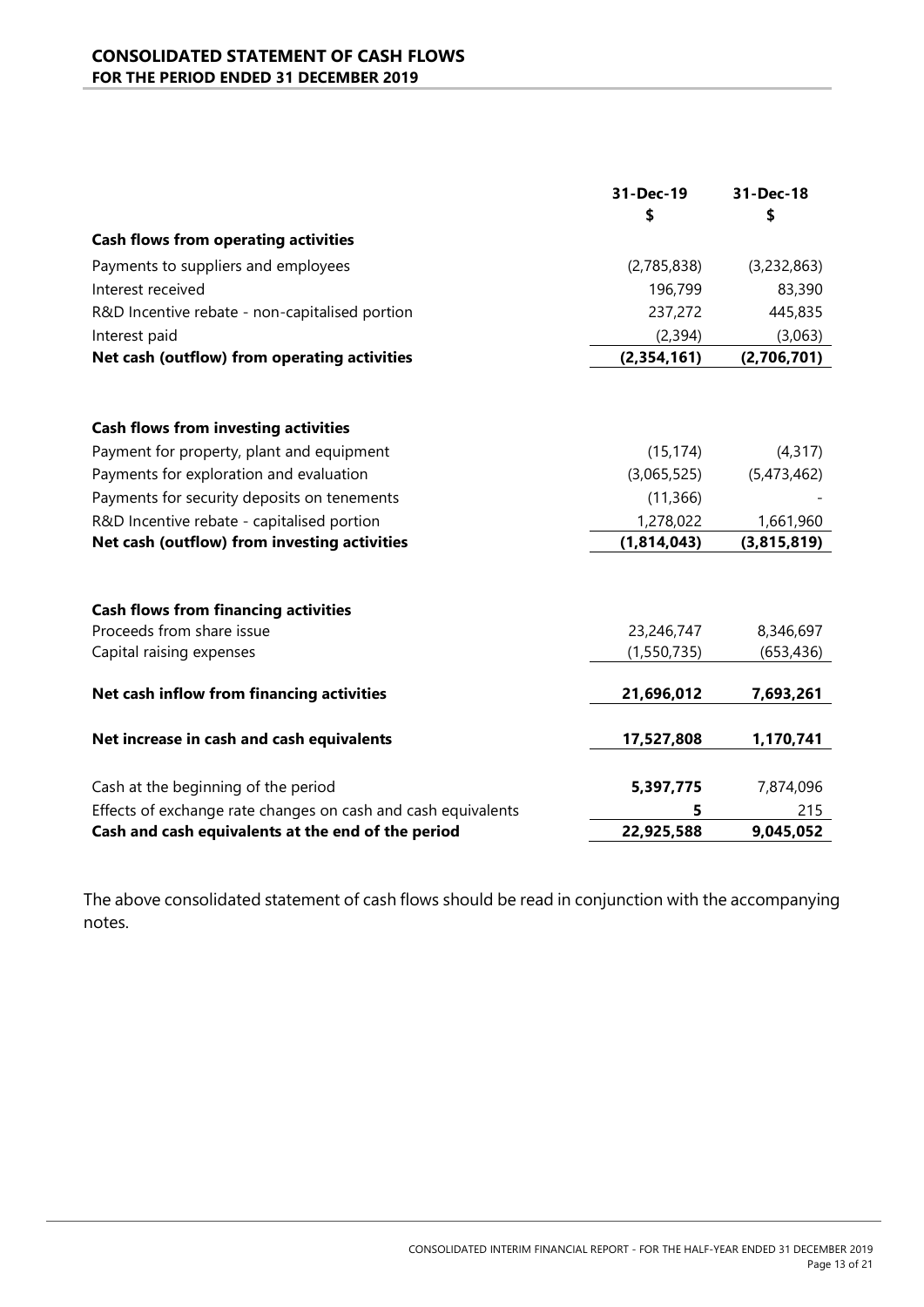# NOTE 1: BASIS OF PREPARATION OF HALF-YEAR REPORT

### BASIS OF PREPARATION

This condensed consolidated interim financial report for the half-year reporting period ended 31 December 2019 has been prepared in accordance with Accounting Standard AASB 134 Interim Financial Reports and the Corporations Act 2001.

The interim report does not include all the notes of the type normally included in the annual financial report. Accordingly, this report is to be read in conjunction with the annual report for the year ended 30 June 2019 and any public announcements made by Arafura Resources Limited during the interim reporting period in accordance with the continuous disclosure requirements of the Corporations Act 2001.

The accounting policies adopted are consistent with those of the previous financial year and corresponding interim reporting period, with the exception of the following new accounting standard.

### NEW AND AMENDED STANDARDS ADOPTED

The Group has adopted all of the new or amended accounting standards or interpretations issued by the Australian Accounting Standards Board that are mandatory for the current reporting period.

Any new or amended accounting standards or interpretations that are not yet mandatory have not been early adopted.

#### AASB 16 Leases

The Group has adopted AASB 16 from 1 July 2019. The standard replaces AASB 117 Leases and for lessees eliminates the classifications of operating leases and finance leases. Except for short-term leases and leases of low-value assets, right-of-use assets and corresponding lease liabilities are recognised in the statement of financial position as of 1 July 2019. Straight-line operating lease expense recognition is replaced with a depreciation charge for the right-of-use assets (included in operating costs) and an interest expense on the recognised lease liabilities (included in finance costs). For classification within the statement of cash flows, the interest portion is disclosed in operating activities and the principal portion of the lease payments are separately disclosed in financing activities. For lessor accounting, the standard does not significantly change how a lessor accounts for leases.

#### Impact of adoption

AASB 16 was adopted using the modified retrospective approach and as such comparatives have not been restated. There was no impact from adoption as at 1 July 2019 or on the current reporting period as all leases held by the Group were determined to be short-term leases.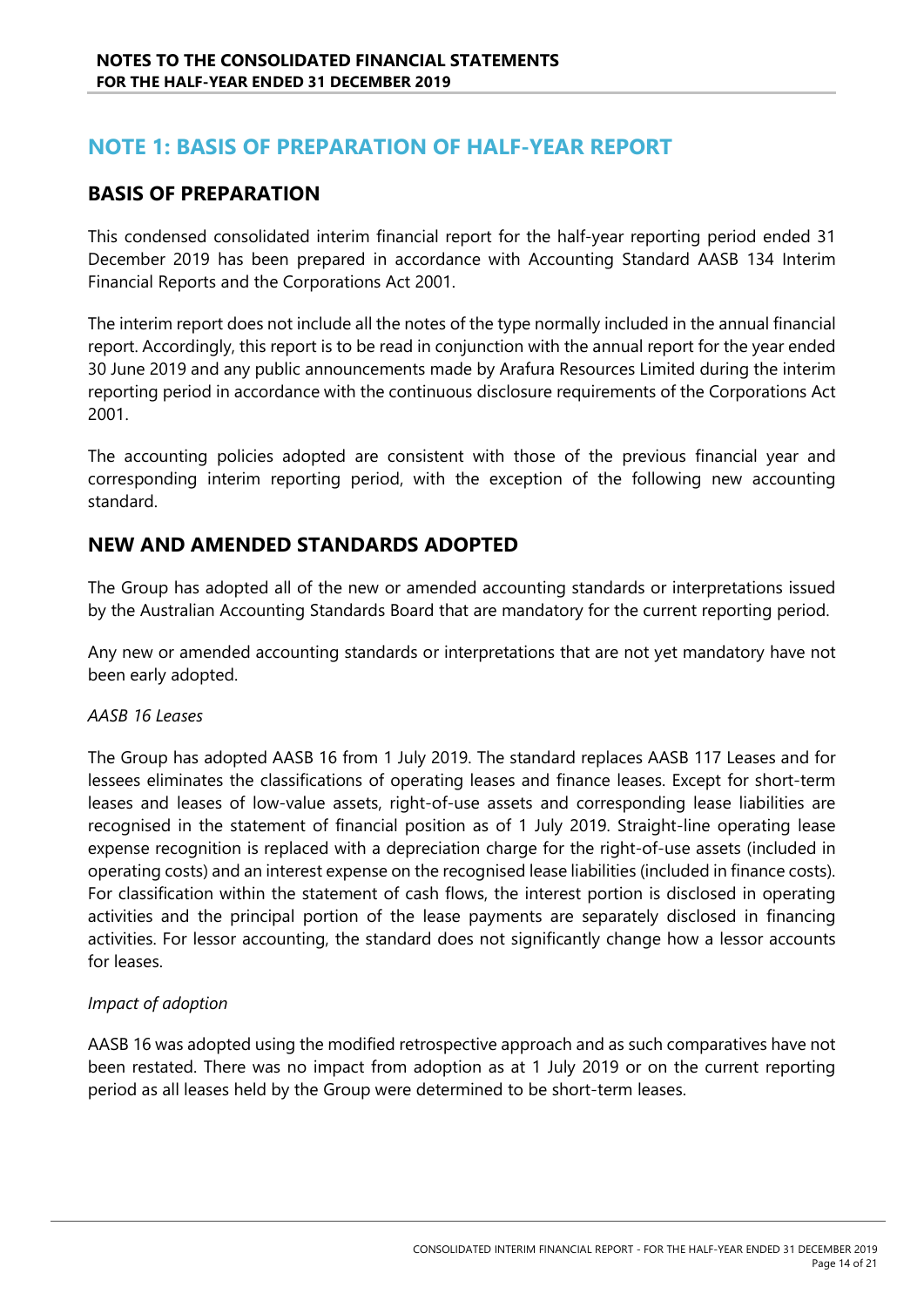### NOTE 2: SEGMENT INFORMATION

The Company has identified its operating segments on the internal reports that are reviewed and used by the board of directors in assessing performance and determining the allocation of resources. The reportable segment is represented by the primary statements forming this half-year report.

At the end of the financial period, the Group was operating primarily in one segment, as an exploration business in Australia.

### NOTE 3: REVENUE

|                                                     | <b>Consolidated Entity Half Year</b> |                 |
|-----------------------------------------------------|--------------------------------------|-----------------|
|                                                     | 31-Dec-19<br>\$                      | 31-Dec-18<br>\$ |
| <b>Revenue from continuing operations</b>           |                                      |                 |
| Other revenue                                       |                                      |                 |
| Interest received                                   | 186,921                              | 71,240          |
|                                                     | 186,921                              | 71,240          |
| <b>Other Income</b>                                 |                                      |                 |
| Foreign exchange gain                               | 5                                    | 215             |
| Non-capitalised portion of R&D Tax Incentive rebate | 237,272                              | 445,835         |
|                                                     | 237,277                              | 446,050         |
| <b>Total Revenue</b>                                | 424,198                              | 517,290         |
| <b>NOTE 4: EXPENSES</b>                             |                                      |                 |
|                                                     | <b>Consolidated Entity Half Year</b> |                 |
|                                                     | 31-Dec-19                            | 31-Dec-18       |
|                                                     | \$                                   | \$              |
| <b>Expenses</b>                                     |                                      |                 |

| <b>Depreciation</b>                   |        |         |
|---------------------------------------|--------|---------|
| Depreciation - plant & equipment      | 17,003 | 103,922 |
| Depreciation - leasehold improvements | 5,364  | 5,364   |
| Total depreciation                    | 22,367 | 109,286 |
|                                       |        |         |
| <b>Finance costs</b>                  |        |         |
| Interest expense                      | 2.394  | 3,063   |
| Total finance costs                   | 2,394  | 3,063   |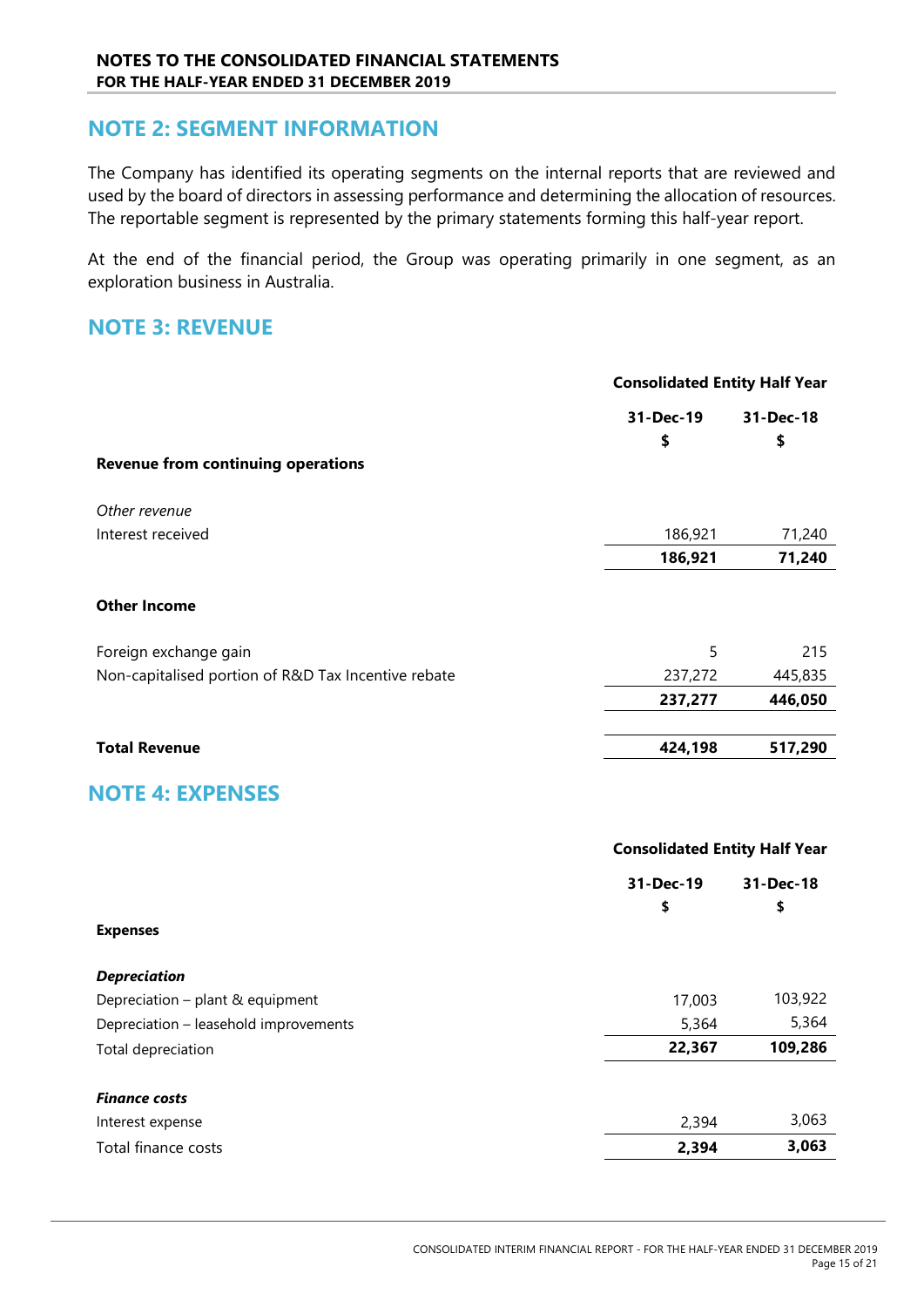#### NOTES TO THE CONSOLIDATED FINANCIAL STATEMENTS FOR THE HALF-YEAR ENDED 31 DECEMBER 2019

|                                         | 31-Dec-19 | 31-Dec-18 |
|-----------------------------------------|-----------|-----------|
|                                         | \$        | \$        |
| <b>Other expenses</b>                   |           |           |
| Accounting and other professional fees  | 22,376    | 55,976    |
| Audit fees                              | 21,201    | 19,000    |
| Consultants fees                        | 146,051   | 560,497   |
| Employee benefits expense               | 1,219,401 | 1,344,312 |
| Insurance                               | 53,078    | 49,456    |
| Legal fees                              | 42,843    | 155,897   |
| Share-based employee benefits           | 187,984   | 212,154   |
| Share registry and stock listing fees   | 87,014    | 48,191    |
| Other expenses                          | 783,440   | 595,486   |
| Loss on disposal of plant and equipment | 92        |           |
| Total other expenses                    | 2,563,480 | 3,040,969 |
| <b>Impairment of assets</b>             |           |           |
| Capitalised exploration expenditure     |           | 48,013    |
| Total impairment of assets              |           | 48,013    |

# NOTE 5: DEFERRED EXPLORATION AND EVALUATION EXPENDITURE

|                                                                         | <b>Consolidated Entity Half Year</b> |                 |
|-------------------------------------------------------------------------|--------------------------------------|-----------------|
|                                                                         | 31-Dec-19<br>\$                      | 30-Jun-19<br>\$ |
| <b>Exploration and evaluation costs carried forward</b>                 |                                      |                 |
| Balance at beginning of period                                          | 100,239,297                          | 93,158,071      |
| Capitalised exploration expenditure                                     | 1,302,978                            | 609,619         |
| Capitalised evaluation expenditure (a)                                  | 2,429,185                            | 8,181,580       |
| Impairment of exploration expenditure                                   |                                      | (48, 013)       |
| R&D Tax Incentive rebate receipted against capitalised evaluation costs | (1,278,023)                          | (1,661,960)     |
| Balance at end of period                                                | 102,693,437                          | 100,239,297     |

(a) Capitalised evaluation expenditure is expenditure on the Nolans Project feasibility works and environment impact assessment to evaluate, formulate and demonstrate the technical feasibility and commercial viability in developing a Rare Earths processing plant to process and treat the ore to be mined from the Nolans Project.

Consolidated Entity Half Year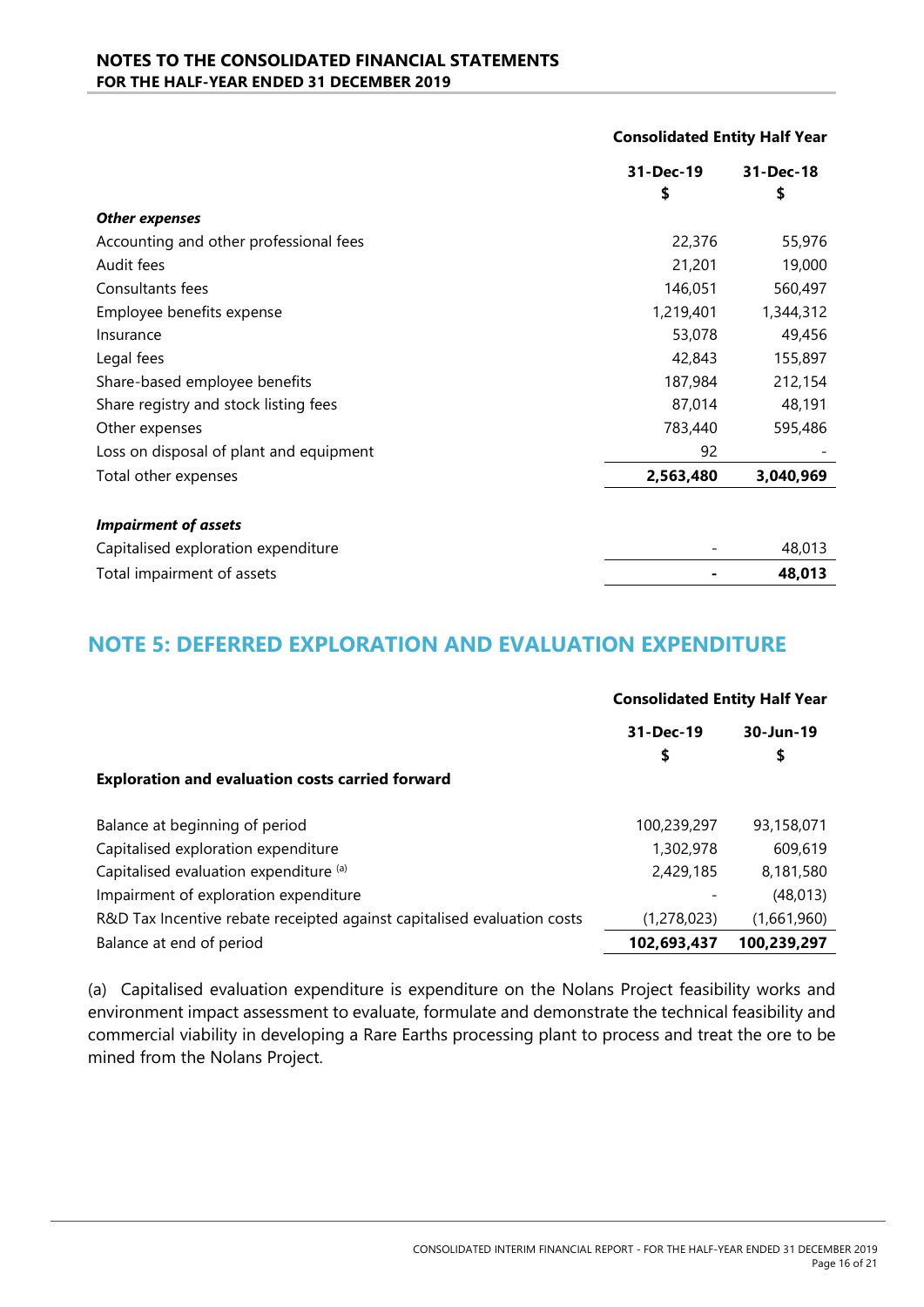The exploration and evaluation costs in relation to each area of interest are carried forward as an asset where the Group:

- Has rights to tenure of the area of interest;
- The exploration and evaluation expenditures are expected to be recouped through successful development and exploitation of the area of interest or; alternatively by its sale; or
- Exploration and evaluation activities in the area of interest have not at the end of the reporting period reached a stage which permits a reasonable assessment of the existence or otherwise of economically recoverable reserves, and active and significant operations in, or in relation to, the area of interest are continuing.

# NOTE 6: EQUITY – CONTRIBUTED EQUITY

|                                   | 31 Dec 2019<br><b>Shares</b> | <b>30 June 2019</b><br><b>Shares</b> | 31 Dec 2019 | 30 June 2019 |
|-----------------------------------|------------------------------|--------------------------------------|-------------|--------------|
| Share capital                     |                              |                                      |             |              |
| <b>Fully Paid Ordinary Shares</b> | 1,054,894,204                | 781,403,114                          | 235,741,538 | 214,045,526  |

Movements in ordinary share capital over the past two and a half years are as follows:

|             |                                          | <b>Number of</b> | <b>Issue</b> |             |
|-------------|------------------------------------------|------------------|--------------|-------------|
| <b>Date</b> | <b>Details</b>                           | shares           | <b>Price</b> | \$          |
| 30-Jun-17   | <b>Balance</b>                           | 546,896,402      |              | 200,590,837 |
| 27/10/2017  | Fully Paid Ordinary Shares               | 20,344,092       | 0.11         | 2,237,850   |
| 30/10/2017  | <b>Fully Paid Ordinary Shares</b>        | 4,879,091        | 0.11         | 536,700     |
| 01/11/2017  | Fully Paid Ordinary Shares               | 3,636,364        | 0.11         | 400,000     |
|             | <b>Capital Raising Costs</b>             |                  |              | (198, 146)  |
| 30-Jun-18   | <b>Balance</b>                           | 575,755,949      |              | 203,567,241 |
| 23/08/2018  | Rights Offer (Institutional)             | 29,375,000       | 0.08         | 2,350,000   |
| 30/09/2018  | Rights Offer (Retail)                    | 23,118,994       | 0.08         | 1,849,520   |
| 30/09/2018  | Rights Offer (Shortfall)                 | 1,345,967        | 0.08         | 107,677     |
| 14/12/2018  | Share Purchase Plan                      | 68,398,112       | 0.044        | 3,009,517   |
| 20/12/2018  | Top Up Placement                         | 23,409,092       | 0.044        | 1,030,000   |
| 16/04/2019  | Fully Paid Ordinary Shares               | 60,000,000       | 0.05         | 3,000,000   |
|             | <b>Capital Raising Costs</b>             |                  |              | (868, 429)  |
| 30-Jun-19   | <b>Balance</b>                           | 781,403,114      |              | 214,045,526 |
| 19/07/2019  | Entitlement Offer (First Issue)          | 150,596,492      | 0.085        | 12,800,704  |
| 19/07/2019  | Entitlement Offer (Shortfall)            | 120,541,657      | 0.085        | 10,246,042  |
| 22/07/2019  | Entitlement Offer (Balance of Shortfall) | 2,352,941        | 0.085        | 200,000     |
|             | <b>Capital Raising Costs</b>             |                  |              | (1,550,734) |
| 31-Dec-19   | <b>Balance</b>                           |                  |              | 235,741,538 |

# NOTE 8: COMMITMENTS

There have been no significant changes in commitments and contingencies since the release of the 30 June 2019 Financial Statements.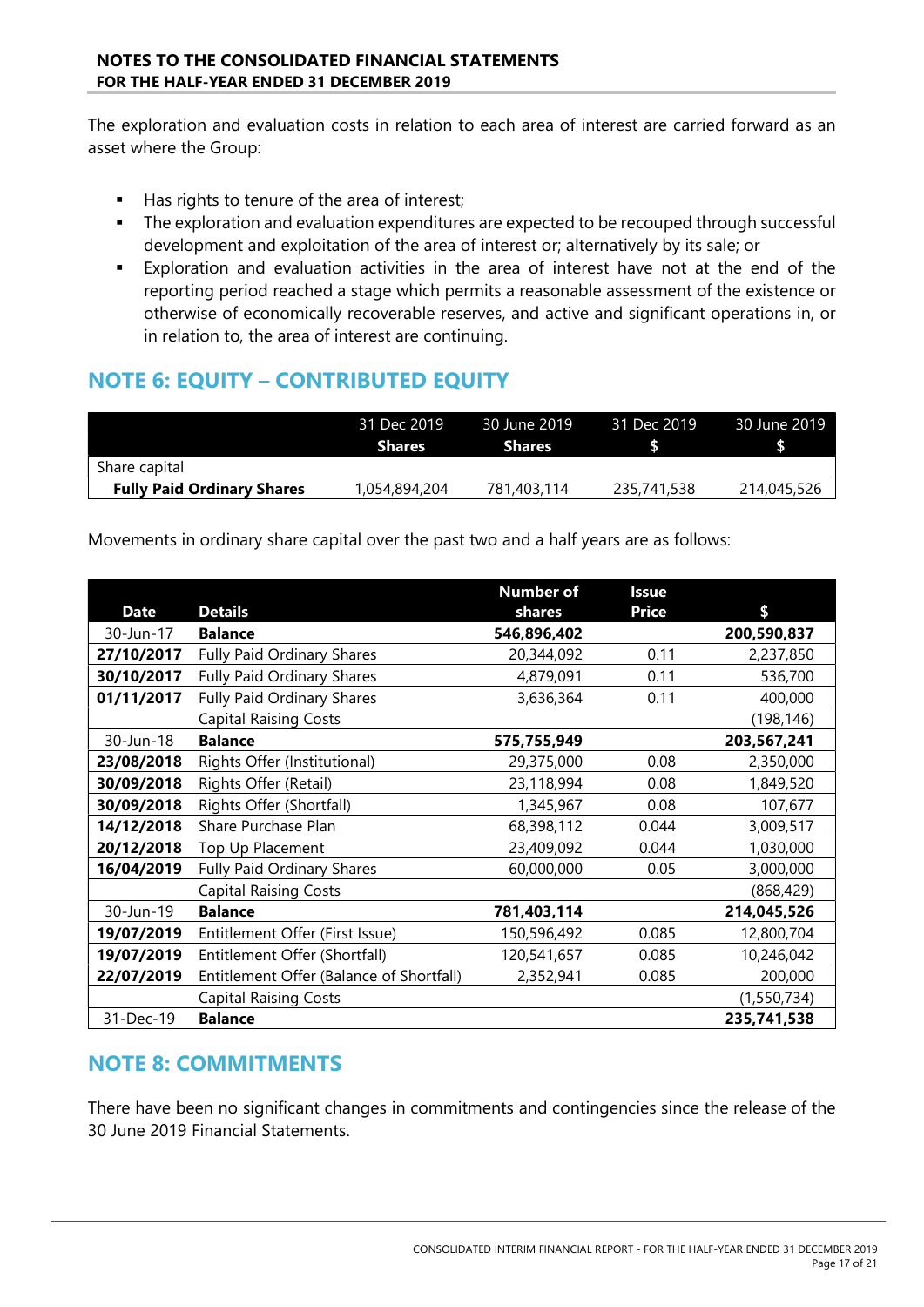# NOTE 9: EVENTS OCCURING AFTER THE REPORTING DATE

No matter or circumstance has arisen since 31 December 2019 that has significantly affected, or may significantly affect:

- a) the Group's operations in future financial years, or
- b) the results of those operations in future financial years, or
- c) the Group's state of affairs in future financial years.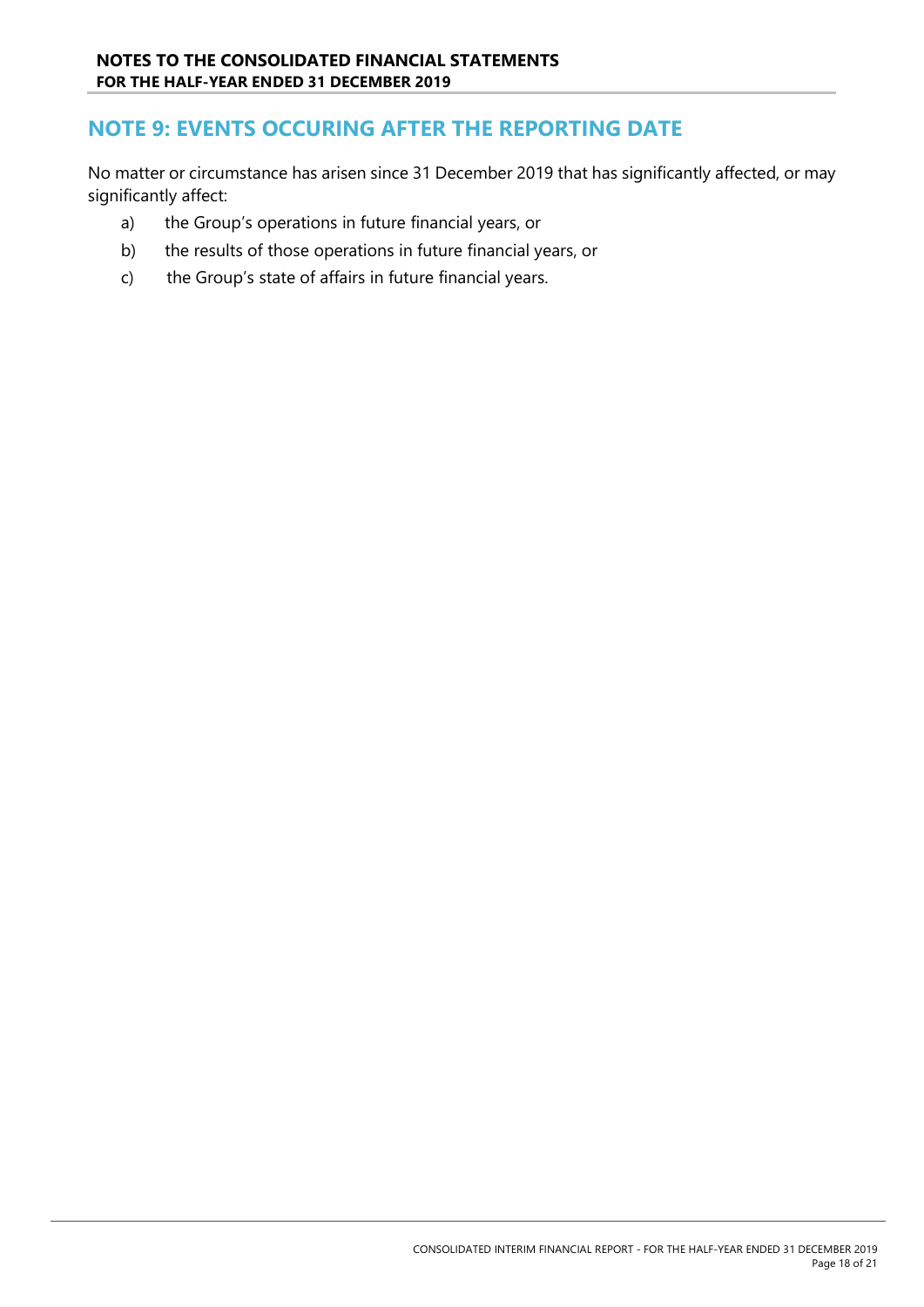In the Directors' opinion:

- a. the financial statements and notes set out on pages 10-18 are in accordance with the Corporations Act 2001; and
	- i. complying with Accounting Standard AASB 134 Interim Financial Reporting and the Corporations Regulations 2001 and other mandatory professional reporting requirements; and
	- ii. give a true and fair view of the consolidated entity's financial position as at 31 December 2019 and of its performance for the half-year ended on that date.
- b. there are reasonable grounds to believe that the company will be able to pay its debts as and when they become due and payable.

This declaration is made in accordance with a resolution of the Board of Directors and is signed for and on behalf of the directors by:

yocky -.

Gavin Lockyer CEO & Managing Director

Perth 19 February 2020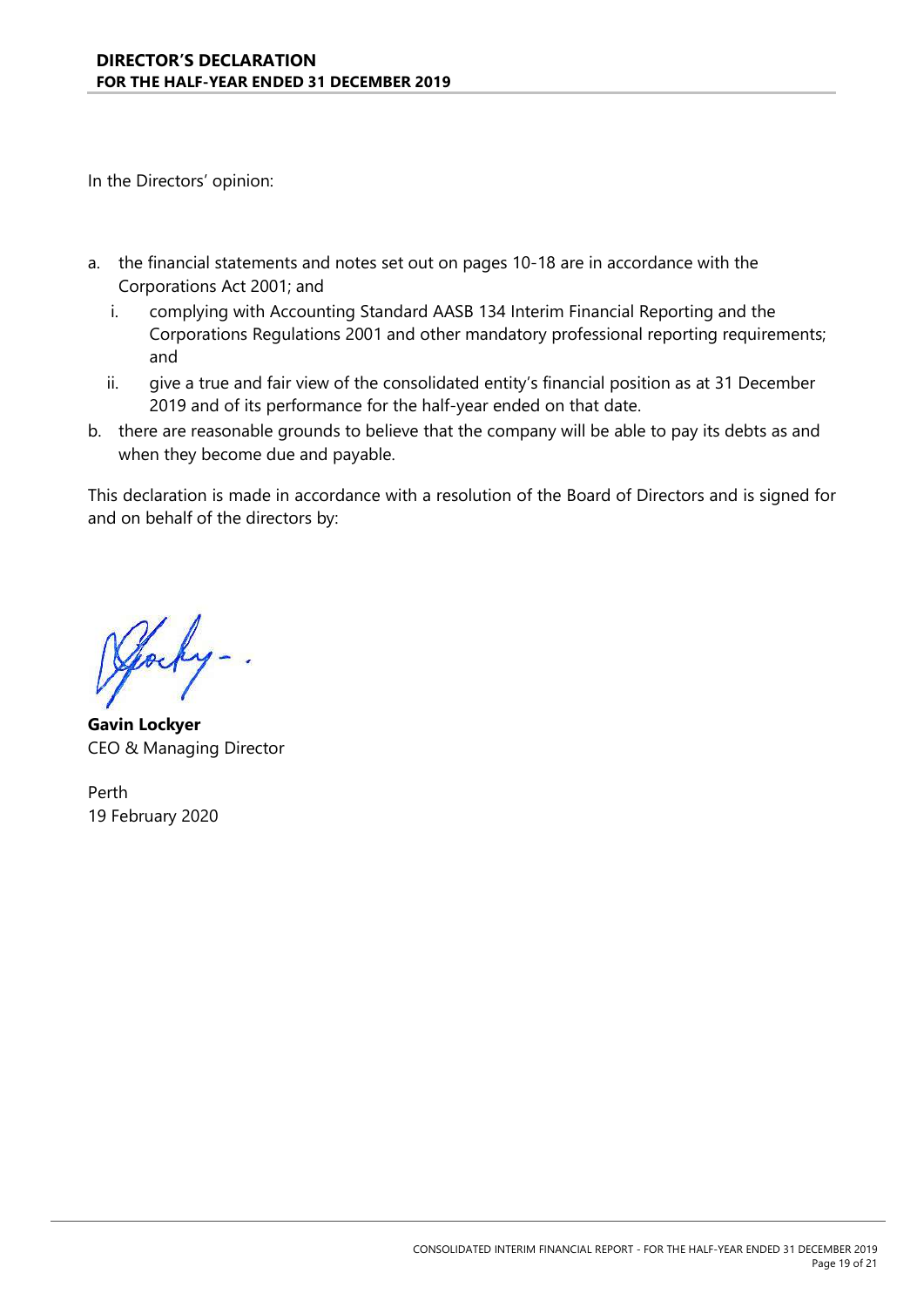

Tel: +61 8 6382 4600 Fax: +61 8 6382 4601 **www.bdo.com.au**

38 Station Street Subiaco, WA 6008 PO Box 700 West Perth WA 6872 Australia

#### **INDEPENDENT AUDITOR'S REVIEW REPORT**

To the members of Arafura Resources Limited

#### **Report on the Half-Year Financial Report**

#### **Conclusion**

We have reviewed the half-year financial report of Arafura Resources Limited (the Company) and its subsidiaries (the Group), which comprises the consolidated statement of financial position as at 31 December 2019, the consolidated statement of profit or loss and other comprehensive income, the consolidated statement of changes in equity and the consolidated statement of cash flows for the halfyear then ended, and notes comprising a statement of accounting policies and other explanatory information, and the directors' declaration.

Based on our review, which is not an audit, we have not become aware of any matter that makes us believe that the half-year financial report of the Group is not in accordance with the *Corporations Act 2001* including:

- (i) Giving a true and fair view of the Group's financial position as at 31 December 2019 and of its financial performance for the half-year ended on that date; and
- (ii) Complying with Accounting Standard AASB 134 *Interim Financial Reporting* and the *Corporations Regulations 2001.*

#### **Directors' responsibility for the Half-Year Financial Report**

The directors of the company are responsible for the preparation of the half-year financial report that gives a true and fair view in accordance with Australian Accounting Standards and the *Corporations Act 2001* and for such internal control as the directors determine is necessary to enable the preparation of the half-year financial report that is free from material misstatement, whether due to fraud or error.

#### **Auditor's responsibility**

Our responsibility is to express a conclusion on the half-year financial report based on our review. We conducted our review in accordance with Auditing Standard on Review Engagements ASRE 2410 *Review of a Financial Report Performed by the Independent Auditor of the Entity*, in order to state whether, on the basis of the procedures described, we have become aware of any matter that makes us believe that the half-year financial report is not in accordance with the *Corporations Act 2001* including giving a true and fair view of the Group's financial position as at 31 December 2019 and its financial performance for the half-year ended on that date and complying with Accounting Standard AASB 134 *Interim Financial Reporting* and the *Corporations Regulations 2001*. As the auditor of the Group, ASRE 2410 requires that we comply with the ethical requirements relevant to the audit of the annual financial report.